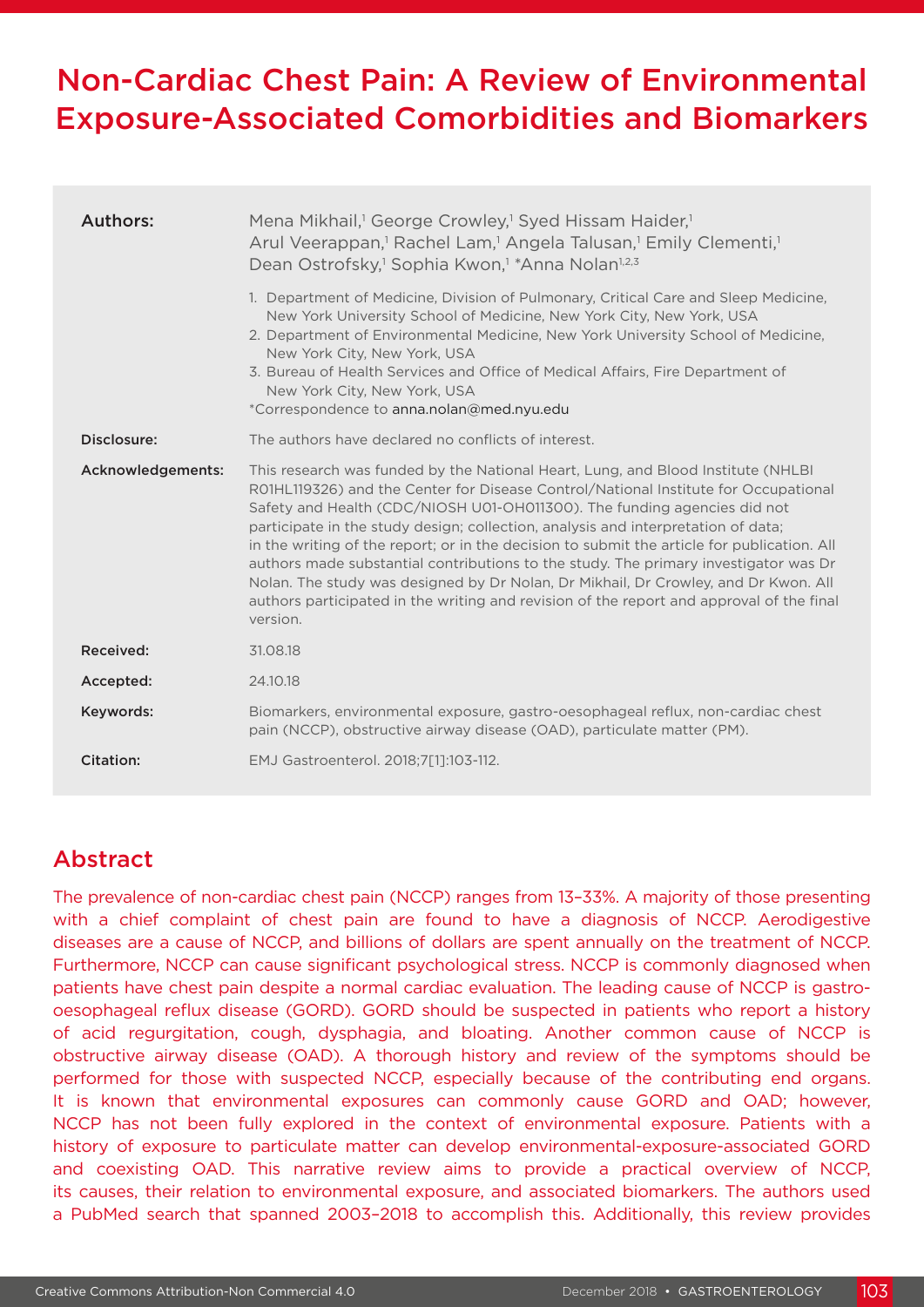a broad overview of biomarkers of GORD-associated NCCP and OAD-associated NCCP due to environmental exposure.

### INTRODUCTION

Chest pain (CP) accounts for 5.7% of emergency department (ED) visits in the USA each year.<sup>1</sup> The differential of CP is broad and often includes acute coronary syndrome, which requires a costly work-up and may lead to inpatient care; however, in one study, $2$  57% of patients presenting with CP were found to have non-cardiac CP (NCCP). The prevalence of NCCP ranges from 13–33% in subjects complaining of CP.3-6

The treatment of NCCP is a global health concern. In a cohort study of USA veterans, the cost of care of CP patients with a low pretest probability for coronary artery disease was \$57,336 per patient.<sup>7</sup> Another study showed that the high ratio of NCCP cases to cardiac CP (CCP) cases may cause the cumulative annual cost of NCCP to exceed that of CCP.<sup>8</sup> Sick leave and interruptions in work-related activities have been seen in 30-60% of patients with NCCP.<sup>9</sup> A recent study found that \$13 billion were spent annually on CP treatment, and 50% of CP patients were found to have no evidence of cardiac disease.10

NCCP was defined as recurring CP that cannot be differentiated from CCP and has a negative evaluation for cardiac causes.<sup>11</sup> Differentiating acute coronary syndrome from NCCP involves the assessment of serum levels of cardiac biomarkers, such as troponin and creatininekinase-muscle brain levels; electrocardiography; chest X-ray; and lipid profile.12

Studies have shown that the most common cause of NCCP is gastro-oesophageal reflux disease (GORD). In a 2007 study of 78 patients with NCCP, the prevalence of GORD was 44.8%.13 Additionally, of the 35 patients who had GORD-induced NCCP, 57.1% and 48.6% reported heartburn (HB) and regurgitation, respectively.<sup>13</sup> Another cause of NCCP is obstructive airway disease (OAD), with nearly half of patients with OAD reporting CP.<sup>14</sup> In addition to OAD and GORD, anxiety has been studied as a contributor to NCCP, with NCCP patients exhibiting higher State Trait Anxiety Inventory scores than controls in a 2014 study.15

OAD and GORD are prevalent in those with a history of occupational or environmental exposure.16-20 In firefighters with World Trade Center (WTC) particulate matter (PM) exposure, there was a significant increase in the prevalence of GORD from 38.4% to 43.8% in the cohort 4 years after the 11<sup>th</sup> September 2001 terrorist attack at the WTC  $(9/11).^{21}$  Additionally, the biomarker profile of patients with GORD and OAD secondary to PM exposure has been explored by our group and others and may provide insight into contributing pathways.22-40

This review presents an overview of NCCP, its unique features with respect to CCP, the causative role of environmental exposures, and the biomarkers of GORD and OAD, two conditions caused by environmental exposure that can lead to NCCP.

### **METHODS**

### Search Strategy

PubMed databases were searched on 28<sup>th</sup> June 2018. The search was limited to articles that were published within the last 15 years, from 1st January 2003-28th June 2018. Cohort studies, case control studies, narrative reviews, meta-analyses, and statistical summaries were retrieved. Titles, abstracts, and full texts were screened based on relevance to this review. Keywords searched included 'non-cardiac chest pain', 'gastroesophageal reflux disease', 'obstructive airway disease', 'air pollution', 'particulate matter', 'occupational exposure', 'World Trade Center', 'chronic obstructive pulmonary disease', 'chest pain', 'predictive biomarkers', 'low risk chest pain', 'HEART Score', and 'emergency department summary'. Furthermore, the references of many of the articles identified by the above search strategy were reviewed.

### Inclusion and Exclusion Criteria

Studies were included in this narrative review if they were observational, retrospective,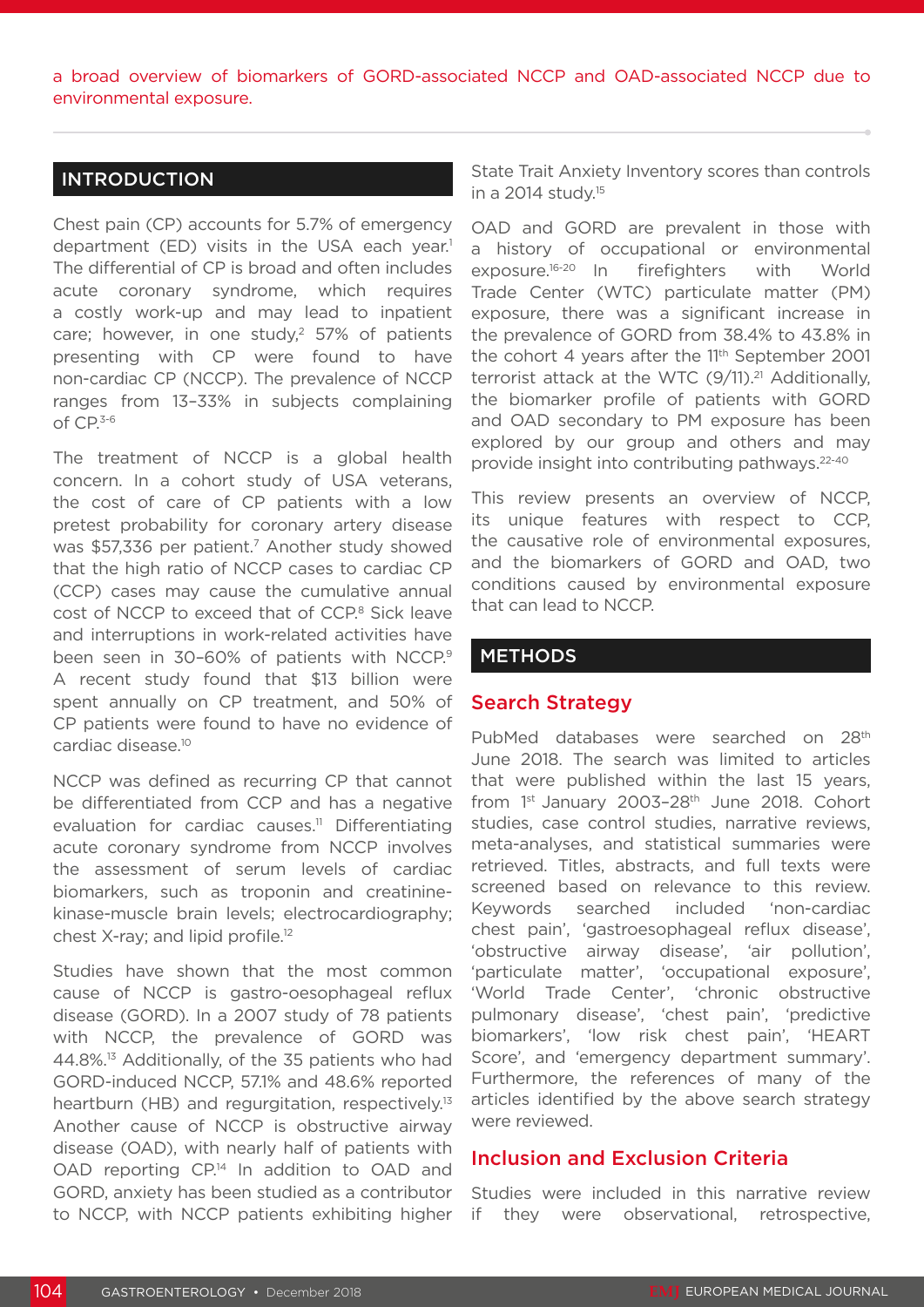systematic reviews, or clinical studies; focussed on providing the epidemiology and aetiology of NCCP; assessed the relation of NCCP with OAD and GORD; discussed OAD and GORD in the context of environmental exposure; or focussed on the use of biomarkers to evaluate environmental-associated causes of NCCP. Studies were excluded if they were published earlier than 2003, were not written in English, or were not conducted on human subjects. Studies that were included in this review were available in their entirety online and were referenced using EndNote® X7 (Thomson Reuters, Philadelphia, Pennsylvania, USA).

### RESULTS AND DISCUSSION

# Differentiating Non-Cardiac Chest Pain from Cardiac Chest Pain

Several recent studies have attempted to identify low-cost methods of differentiating NCCP and CCP. In a cohort of 331 patients who experienced an acute myocardial infarction, 90% of those reported CP >20 minutes in duration.41 CCP is located proximally, while NCCP localises to the middle-left side of the chest. The same study found that patients with NCCP took medications for CP relief at a lower rate than their CCP counterparts.<sup>42</sup>

# Decision-Making Tools and Scoring Systems That Have Recently Been Used to Risk-Stratify Chest Pain Patients

The HEART Score uses history, ECG findings, age, risk factors, and troponin levels to risk-stratify patients, and has been shown to be able to be used to safely discharge low-risk CP patients from the ED at a higher rate than clinician judgement alone.<sup>43</sup> In a 2017 prospective cohort study, use of the HEART pathway, which incorporated the HEART score, resulted in \$904,952 in-hospital costs saved over 1 year.<sup>44</sup> The North American Chest Pain Rule (NACPR) considers new ischaemic ECG changes, a history of coronary artery disease, the Diamond-Forrester Classification, and troponin levels >99th percentile. If a patient does not meet any of these four criteria, then additional diagnostic studies are not necessary and the patient can be discharged from the ED. In a 2017 cohort study, $45$  none of those

classified by NACPR as very low risk experienced complications 30 days after discharge.

# Recent Serum Biomarkers for Differentiating Types of Chest Pain

Along with clinical decision-making tools, serum biomarkers have also been used in the stratification of CP patients. A 2017 study demonstrated that 97% of a subset of low-risk CP patients with normal levels of cystatin C and N-terminal pro-B type natriuretic peptide had normal stress ECG.46 Further studies assessing the effectiveness of using these biomarkers in low-risk CP patients are warranted.

# Differential Diagnosis of Non-Cardiac Chest Pain

NCCP has a broad differential, including pulmonary, gastrointestinal, and musculoskeletal causes (Figure 1). The authors will focus on two of the most common causes of environmentassociated NCCP: GORD and OAD, highlighted yellow in Figure 1. GORD is the main contributing factor in up to 50% of patients with CP.47 Multiple studies have supported GORD's association with NCCP.48-51 GORD is also often found in OAD patients.<sup>52</sup>

### Gastro-Oesophageal Reflux Disease as a Cause of Non-Cardiac Chest Pain

The underlying mechanism of GORD-related NCCP is still an area of active investigation. Oesophageal distension and hypersensitivity have been identified as possible aetiologies. In one case-control study,<sup>53</sup> ultrasound imaging demonstrated that patients undergoing a GORD episode had higher cross-sectional area of the oesophagus than controls. Oesophageal hypersensitivity as a cause of NCCP has also been postulated; acid infusion in the distal oesophagus resulted in the lowering of the oesophageal pain threshold in both NCCP and healthy patients.<sup>54</sup> Reflux episode duration and acid clearance have been shown to contribute to NCCP.55 A 24-hour ambulatory pH assessment was used to monitor reflux episodes in 120 subjects. Those who reported CP experienced both longer reflux episodes and acid clearance times.<sup>55</sup>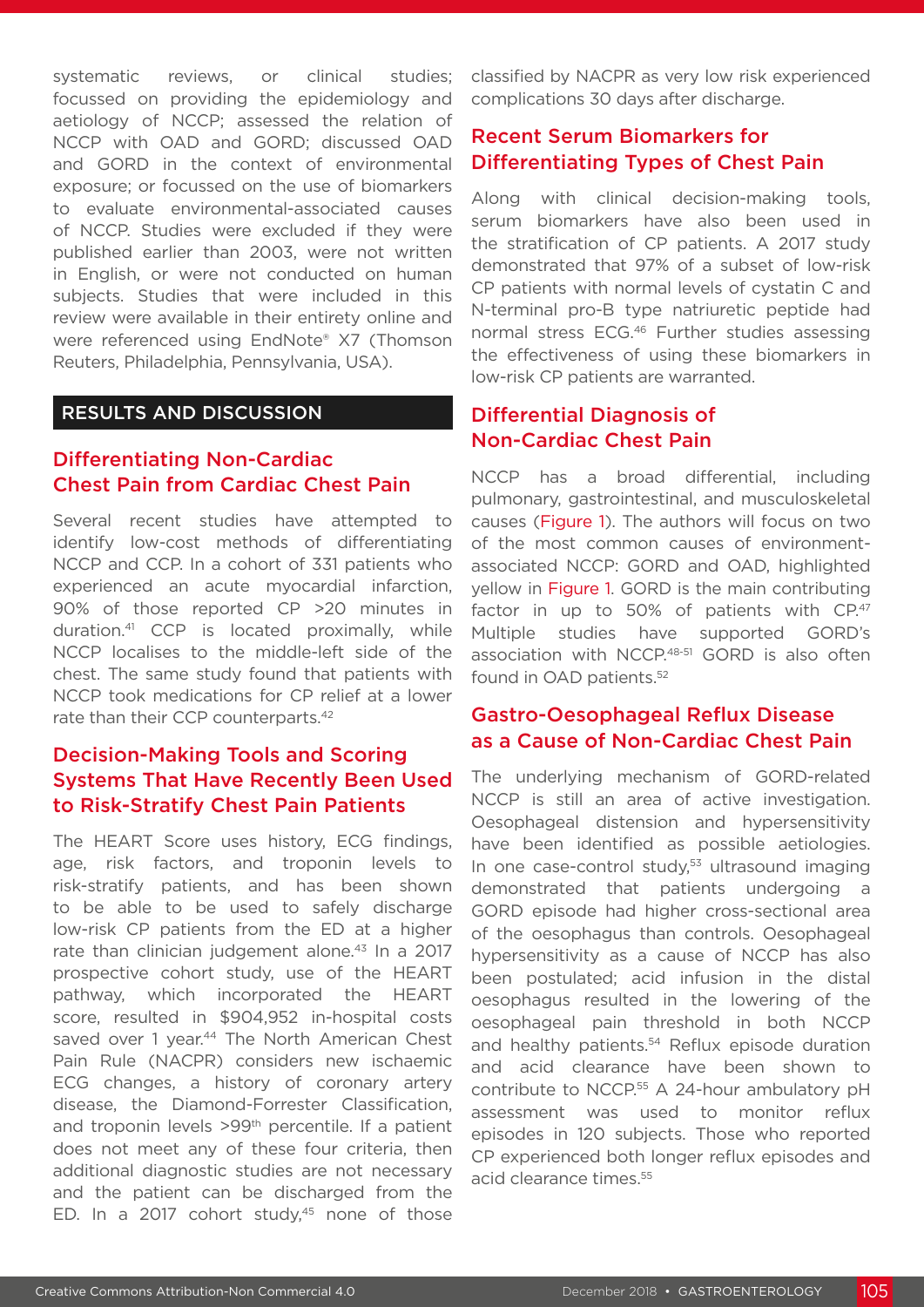

#### Figure 1: Overview of the differential diagnosis and treatment of chest pain.

#### PM-associated conditions highlighted in yellow.

↑: increased; ↓: decreased; AR: acid regurgitation; CC: costochondral; CCB: calcium channel blocker; CP: chest pain; CS: costosternal; FV: forceful vomiting; GORD: gastro-oesophageal reflux disease; H2: histamine receptor 2; HB: heartburn; IA: intra-abdominal; ICS: inhaled corticosteroids; LABA: long-acting beta-agonist; LES: lower oesophageal sphincter; OAD: obstructive airway disease; PC: productive cough; PPI: proton pump inhibitor; Rx: treatment; SABA: short-acting beta-agonist; SOB: shortness of breath; SE: subcutaneous emphysema; WBC: white blood cells.

# Gastro-Oesophageal Reflux Disease due to Environmental Exposure

Although there are established risk factors, such as socioeconomic status, obesity, and cigarette smoking, that contribute to the pathogenesis of GORD,<sup>56,57</sup> the effect of PM exposure remains an important topic. Studies of environmental exposure and GORD have identified a positive association between the two. In a longitudinal study of Fire Department of New York (FDNY) firefighters, it was determined that GORD was the condition with the highest incidence after 9/11, followed by OAD and chronic rhinosinusitis.16 It was suggested that aerodigestive tract inflammation contributed to the development of GORD.16 In a 2011 retrospective study of WTC-PM-exposed subjects, the incidence of symptoms related to GORD after 9/11 was 20.3%. Two-thirds of those affected still had persistent symptoms up to at least 6 years after the attacks.<sup>17</sup>

A 2015 clinical study<sup>18</sup> showed that patients who had a history of inhalational injury due to sulfur mustard exposure had higher frequencies

of GORD symptoms than controls. In a sample size of 120 patients who were exposed to sulfur mustard, acid regurgitation and HB were reported at frequencies of 40.8% and 51.7%, respectively; this was a significantly higher percentage than the control group, in which 6.7% and 8.8% of participants were affected by acid regurgitation and HB, respectively. A study reported that, out of 1,650 subjects who completed an occupational exposure survey, the subset of 224 subjects further classified with a complication of GORD known as Barret's oesophagus (BO), reported higher self-reported asbestos exposure frequencies than the controls.<sup>58</sup>

# Obstructive Airway Disease as a Cause of Non-Cardiac Chest Pain

There are several potential mechanisms that contribute to OAD patients experiencing thoracic pain. The activation of the visceral pleura receptors has been implicated. Hyperinflation of the lungs seen in chronic obstructive pulmonary disease (COPD) patients causes the visceral pleura to stretch and, as a result, activate the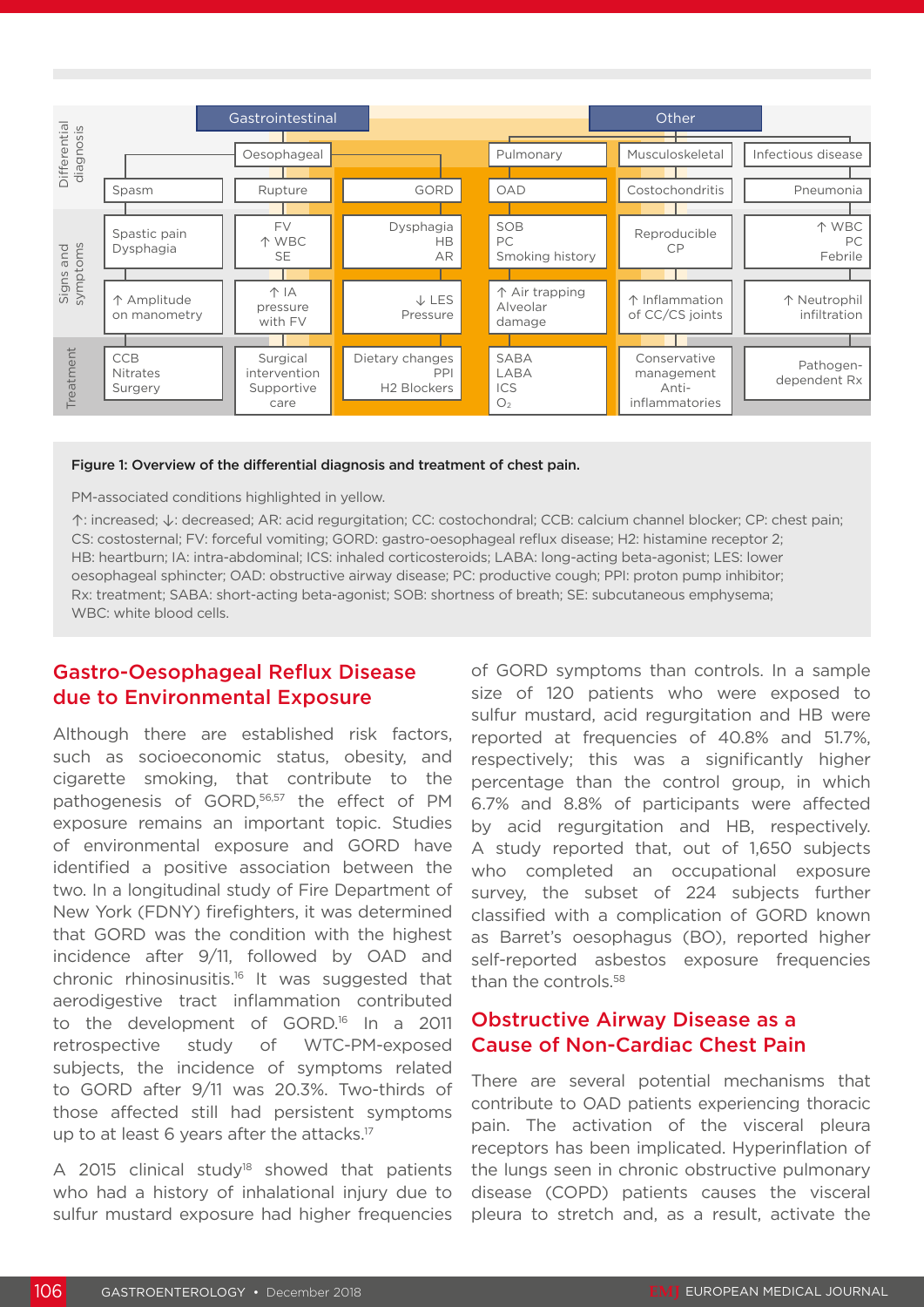visceral pleura receptors that are connected to the pulmonary parenchyma, leading to pain.59 The intercostal nerves that transmit nociceptive information through the intercostal nerves to the central nervous system have also been suggested as a cause of chronic CP in COPD patients.59 In a 2016 cross-sectional observational study,<sup>60</sup> 67 patients with OAD were interviewed about the severity and location of their pain, and underwent spirometry and plethysmography. Thoracic pain was reported in 53.7%, in either an isolated pattern or accompanied with pain in another area. Despite the high prevalence of thoracic pain in this study, there were no significant correlations between thoracic pain, hyperinflation, and pulmonary function test data.

# Obstructive Airway Disease and Environmental Exposure

In a cross-sectional study conducted in 2017,<sup>19</sup> seven district clusters were randomly selected from four Chinese cities with different pollution levels. PM concentrations for each cluster were measured and subjects underwent spirometry. From the data, it was suggested that subjects from areas that had higher concentrations of PM were more prone to obstructive symptoms such as cough, dyspnoea, and wheezing; however, in this study, the effect of PM on COPD was not statistically significant in non-smokers.

In WTC-PM-exposed FDNY rescue workers referred for pulmonary evaluation, 59% of the cohort had indications of OAD, such as elevated residual volume, airway hyper-reactivity, and bronchodilator responsiveness.40 In a 2010 cohort study, significant declines in forced expiratory volume in 1 second (FEV<sub>1</sub>) were seen in a cohort of firefighters and emergency medical service workers who responded to the WTC terrorist attacks.<sup>61</sup> The incidence of those with  $\mathsf{FEV}_1$  less than the lower limit of normal (LLN) increased in the 6 years after 9/11.61

In a longitudinal study that spanned 20 years, 3,343 people between the ages of 20 and 44 years underwent a detailed questionnaire, spirometry, and occupational assessment. Subjects with COPD or asthma at baseline were excluded. Subjects provided details regarding their occupation and their responses were coded by the International Standard Classification of

Occupations (ISCO). These codes were then linked to the ALOHA Job-Exposure Matrix that assigned grades of no, low, or high exposure to various agents for every job code. It was demonstrated that those who were exposed to toxins had a higher incidence of COPD.20

The pathophysiologic and cellular response contributions of PM-exposure to OAD are under investigation. In a systematic review, it was argued that a wide array of proteins that signal a downstream effect of inflammation and oxidative stress can contribute to the pathogenesis of OAD secondary to PM exposure.<sup>62</sup> PM exposure of alveolar macrophages and pulmonary epithelial cells led to the release of proinflammatory mediators, such as granulocytemonocyte colony stimulating factor (GM-CSF), TNF-α, IL-1, IL-8, and IL-6, that facilitate the recruitment of neutrophils and other leukocytes to mediate lung tissue damage.<sup>63</sup>

# Serum Biomarkers of Particulate Matter-Associated Morbidity and Associated Non-Cardiac Chest Pain Conditions

Studies concerning the use of serum biomarkers to assist in the diagnosis, monitoring, and understanding of PM-associated GORD and OAD pathogenesis have been conducted (Table 1).22-27,29-31,33,35-39,64,65

Known for its pathophysiologic contributions to cancer, metabolic syndrome, and other conditions, the soluble receptor for advanced glycation end-products has been highly associated with cases of WTC lung injury (WTC-LI), defined as percent  $FEV<sub>1</sub>$  of predicted normal (FEV<sub>1</sub>%Pred) <LLN, relative to controls.<sup>22</sup> Macrophage-derived chemokine and GM-CSF have been associated with a FEV<sub>1</sub>%Pred<LLN in firefighters exposed to WTC-PM.<sup>23</sup> Metabolic biomarkers, such as glucose, triglycerides, and lipoproteins, can be used to assess pulmonary function loss. In a 2012 nested case control study,<sup>39</sup> elevated glucose and leptin levels were predictive of the development of WTC-LI. In cases of WTC-LI, there was also a higher prevalence of individuals with characteristics of metabolic syndrome.39 It has been demonstrated that certain biomarkers could exert a protective effect against OAD.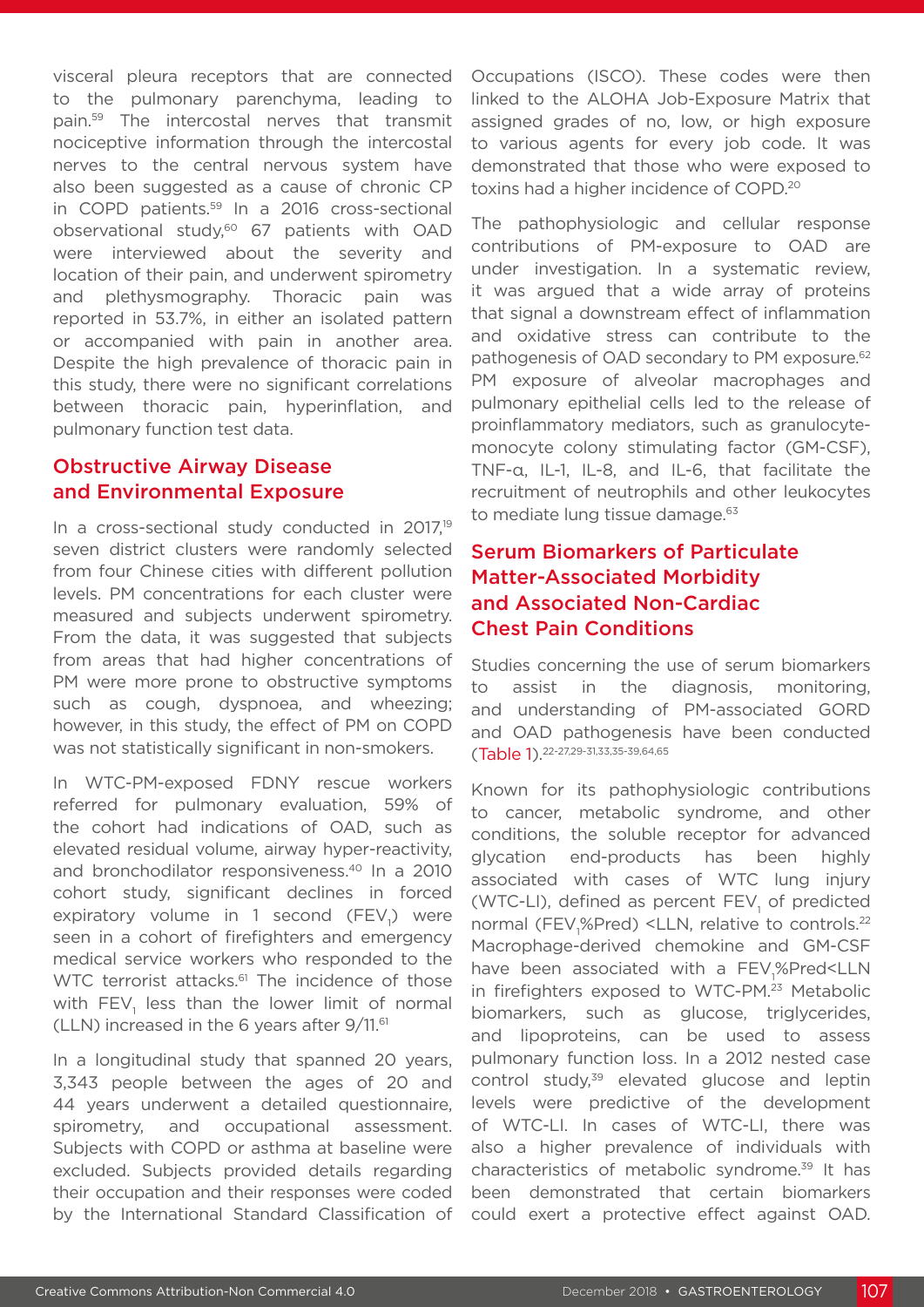| Significant findings       | fractalkine >250 pg/mL and IP-10 >290 pg/mL. Finally, participants with GORD<br>GORD and BO cases had similar lung function, D <sub>LCO</sub> , bronchodilator response<br>and long-acting B-agonist use compared to controls. In confounder-adjusted<br>regression models, TNF-a26pg/mL predicted both GORD and BO. GORD<br>was also predicted by C-peptide 2360 pg/mL, while BO was predicted by<br>had significantly increased use of short-acting B-agonist compared<br>to controls. | respectively, assessed in a multivariate logistic regression model (AUC of 0.72).<br>firefighters with sRAGE ≥97pg/mL, CRP ≥2.4mg/L, and MMP-9 ≤397ng/mL,<br>Odds of developing WTC-LI increased additionally by 1.2, 1.8, and 1.0 in | Elevations in MDC and GM-CSF increased risk of FEV <sub>1</sub> <lln 3.0-fold="" and<br="" by="">2.5-fold, respectively.</lln> | PM exposure was associated with a 23.9% and 3.9% increase in CRP and<br>fibrinogen, respectively, in males. | sputum concentrations, and had higher prevalence of respiratory symptoms.<br>Higher PM exposure in urban setting strongly associated with elevated IL-6 | Positive correlation between the three biomarkers and NO <sub>2</sub> exposure, but not<br>PM2.5. | All three genetic polymorphisms were associated with increased risk of COPD<br>and asthma exacerbation with 10 ug/m3 increase of PM10. | clustered together in cases, controls, and the cohort. Increasing time to blood<br>Each log-increase in MMP-3 and MMP-12 showed reduced odds of developing<br>WTC-LI by 73% and 54%, respectively. MMP-3 and MMP-12 consistently<br>draw significantly and independently increased the risk of WTC-LI. | more than 2-fold, whereas amylin 2116 pg/mL decreased the odds by 84%, in a<br>multibiomarker model adjusting for age, race, BMI, and WTC arrival time. The<br>mL. Each increased the odds of abnormal FEV, at pulmonary evaluation by<br>with triglycerides ≥150 mg/dL, heart rate ≥66 bpm, and leptin ≥10,300 pg,<br>Cases and control subjects had significant differences in HDL <40 mg/dL<br>model had a sensitivity of 41%, a specificity of 86%, and an AUC of 0.77. | returned to 99% of their pre-exposure FEV, while decline persisted in controls.<br>FEV, in cases and controls declined 10% of after 9/11. Cases subsequently<br>Elevated TIMP-1 and MMP-2 increased the odds of resistance by 5.4 and<br>4.2-fold, respectively, while elevated MMP-1 decreased it by 0.27-fold. | Decreased levels of ITIH-4 correlated with PM exposure with COPD patients.                                                                                     |
|----------------------------|------------------------------------------------------------------------------------------------------------------------------------------------------------------------------------------------------------------------------------------------------------------------------------------------------------------------------------------------------------------------------------------------------------------------------------------------------------------------------------------|---------------------------------------------------------------------------------------------------------------------------------------------------------------------------------------------------------------------------------------|--------------------------------------------------------------------------------------------------------------------------------|-------------------------------------------------------------------------------------------------------------|---------------------------------------------------------------------------------------------------------------------------------------------------------|---------------------------------------------------------------------------------------------------|----------------------------------------------------------------------------------------------------------------------------------------|--------------------------------------------------------------------------------------------------------------------------------------------------------------------------------------------------------------------------------------------------------------------------------------------------------|-----------------------------------------------------------------------------------------------------------------------------------------------------------------------------------------------------------------------------------------------------------------------------------------------------------------------------------------------------------------------------------------------------------------------------------------------------------------------------|------------------------------------------------------------------------------------------------------------------------------------------------------------------------------------------------------------------------------------------------------------------------------------------------------------------|----------------------------------------------------------------------------------------------------------------------------------------------------------------|
| Classification             | Polypeptide<br>Chemokine<br>Cytokine<br>Cytokine                                                                                                                                                                                                                                                                                                                                                                                                                                         | Acute phase<br>Receptor<br>Enzyme                                                                                                                                                                                                     | Cytokines                                                                                                                      | Acute phase                                                                                                 | $=$                                                                                                                                                     | Acute phase<br>Growth<br>factor                                                                   | Genotypes                                                                                                                              | Enzymes                                                                                                                                                                                                                                                                                                | Simple sugar<br>Lipoprotein<br>Hormone<br>Lipid                                                                                                                                                                                                                                                                                                                                                                                                                             | Protease<br>inhibitor<br>Enzyme                                                                                                                                                                                                                                                                                  | Protease<br>inhibitor                                                                                                                                          |
| points<br>End              | GORD,<br>$\overline{D}$                                                                                                                                                                                                                                                                                                                                                                                                                                                                  | OAD                                                                                                                                                                                                                                   | OAD                                                                                                                            | OAD                                                                                                         | OAD                                                                                                                                                     | OAD                                                                                               | OAD                                                                                                                                    | OAD                                                                                                                                                                                                                                                                                                    | OAD                                                                                                                                                                                                                                                                                                                                                                                                                                                                         | OAD                                                                                                                                                                                                                                                                                                              | OAD                                                                                                                                                            |
| Compartment/<br>assay      | Fractalkine<br>C-peptide<br>TNF-a<br>$P-10$                                                                                                                                                                                                                                                                                                                                                                                                                                              | SRAGE<br>MMP-9<br>CRP                                                                                                                                                                                                                 | $GN-CSF$<br>MDC                                                                                                                | Fibrinogen<br>CRP                                                                                           | $\frac{1}{2}$                                                                                                                                           | Fibrinogen<br><b>CRP</b><br>HGF                                                                   | GSTP-1<br>$SOD-2$<br>Nrf2                                                                                                              | MMP-3<br>MMP-12                                                                                                                                                                                                                                                                                        | Triglycerides<br>Glucose<br>Leptin<br>Amylin<br>HDL                                                                                                                                                                                                                                                                                                                                                                                                                         | MMP-2<br>TIMP-1                                                                                                                                                                                                                                                                                                  | ITIH-4                                                                                                                                                         |
| Study<br>size              | 285                                                                                                                                                                                                                                                                                                                                                                                                                                                                                      | 185                                                                                                                                                                                                                                   | 194                                                                                                                            | 4,032                                                                                                       | 430                                                                                                                                                     | 242                                                                                               | <b>209</b>                                                                                                                             | 193                                                                                                                                                                                                                                                                                                    | 237                                                                                                                                                                                                                                                                                                                                                                                                                                                                         | 188                                                                                                                                                                                                                                                                                                              | 65                                                                                                                                                             |
| Population/design/exposure | FDNY WTC-PM exposed firefighters.<br>A case-control study.                                                                                                                                                                                                                                                                                                                                                                                                                               | WTC-PM exposed firefighters. sRAGE<br>was studied in a case-cohort study<br>in pulmonary decline in this group                                                                                                                        | WTC-PM exposed firefighters.<br>A case-cohort study.                                                                           | 45-75-year-olds with PM exposure<br>in industrialised areas in a<br>prospective cohort study.               | Malaysian children subjected to indoor<br>PM. Obstructive airway symptoms and<br>IL-6 concentrations were assessed<br>in a case-control study.          | COPD patients exposed to PM and<br>$NO2$ . A cross-sectional study.                               | Population with pre-existing asthma<br>or COPD with PM exposure.<br>A case-cross over study.                                           | Rescue and recovery workers.<br>Exposed to WTC-PM. A nested<br>case control study.                                                                                                                                                                                                                     | rescue workers exposed to WTC-PM.<br>Nested case control study of FDNY                                                                                                                                                                                                                                                                                                                                                                                                      | Firefighters exposed to WTC-PM.<br>A nested case control study.                                                                                                                                                                                                                                                  | a cohort of subjects exposed to PM<br>from air pollution in a prospective<br>Predictive biomarkers assessed in<br>COPD and non-COPD subjects.<br>cohort study. |
| Country                    | USA                                                                                                                                                                                                                                                                                                                                                                                                                                                                                      | USA                                                                                                                                                                                                                                   | <b>ASU</b>                                                                                                                     | Germany                                                                                                     | Malaysia                                                                                                                                                | Spain                                                                                             | š                                                                                                                                      | <b>JSA</b>                                                                                                                                                                                                                                                                                             | <b>USA</b>                                                                                                                                                                                                                                                                                                                                                                                                                                                                  | <b>USA</b>                                                                                                                                                                                                                                                                                                       | Taiwan                                                                                                                                                         |
| Study                      | et al., 64<br>Haider<br>2018                                                                                                                                                                                                                                                                                                                                                                                                                                                             | Caraher<br>et al., $^{22}$<br>2017                                                                                                                                                                                                    | et al., <sup>23</sup><br>Nolan<br>2012                                                                                         | Hoffman<br>et al., <sup>24</sup><br>2009                                                                    | Nazariah<br>et al., $25$<br>2013                                                                                                                        | Dadvand<br>et al., <sup>26</sup><br>2014                                                          | Canova<br>et al., $^{27}$<br>2012                                                                                                      | Kwon<br>et al., <sup>36</sup><br>2013                                                                                                                                                                                                                                                                  | Naveed<br>et al., <sup>39</sup> 2012                                                                                                                                                                                                                                                                                                                                                                                                                                        | et al., 30<br>Nolan<br>2014                                                                                                                                                                                                                                                                                      | Lee et<br>2015<br>al., $29$                                                                                                                                    |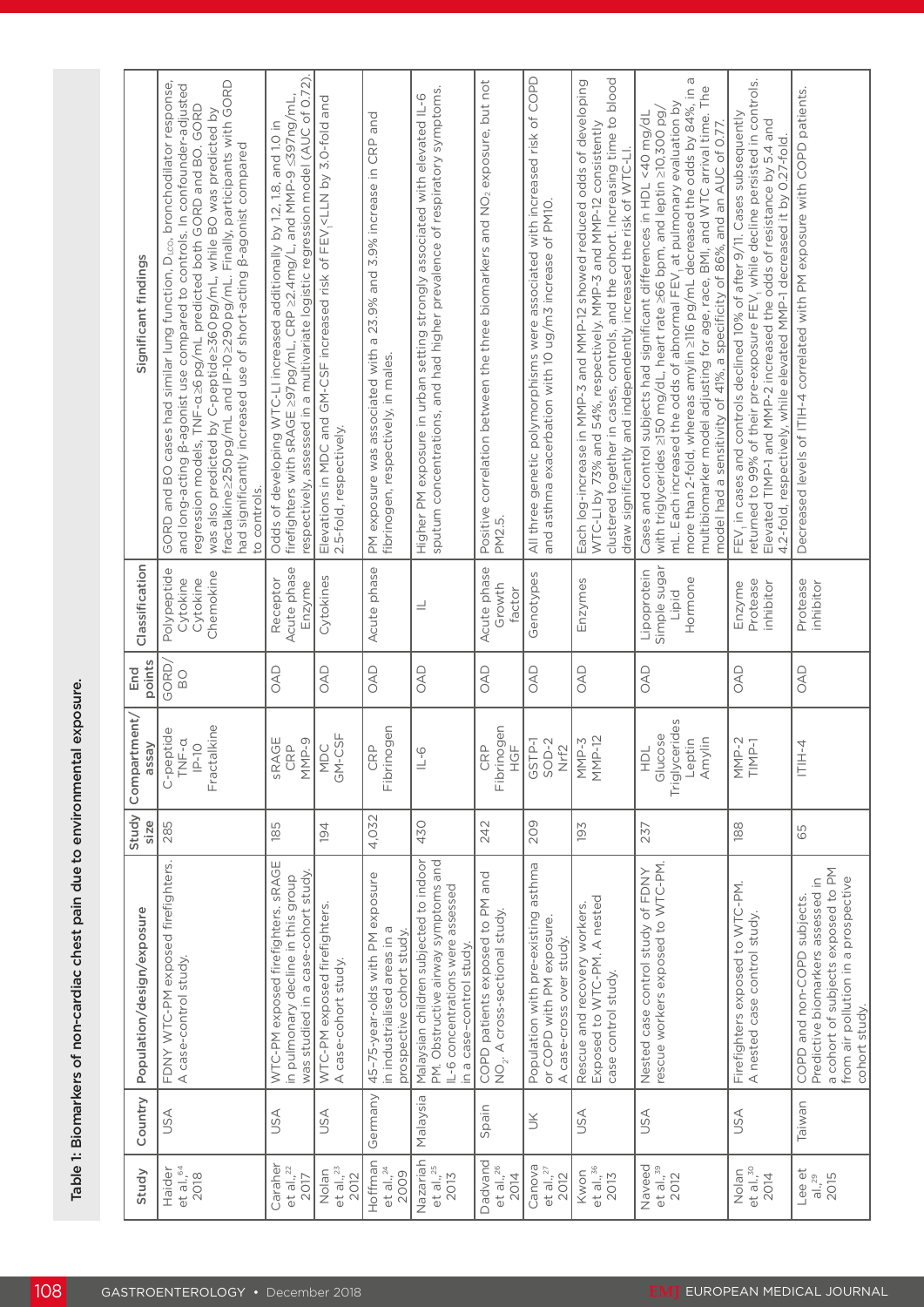| Population with a history of biomass<br>and tobacco smoke exposure,<br>Population/design/exposure<br>Country<br>Mexico | assay<br>size                                                                              |               |                                                                         | Significant findings                                                                                                                                                                                                                                                                                                                                                                                   |
|------------------------------------------------------------------------------------------------------------------------|--------------------------------------------------------------------------------------------|---------------|-------------------------------------------------------------------------|--------------------------------------------------------------------------------------------------------------------------------------------------------------------------------------------------------------------------------------------------------------------------------------------------------------------------------------------------------------------------------------------------------|
| and healthy patients. FEV, and<br>metabolic profile analysed in<br>a case control study.                               | $TIMP-2$<br>MMP-9<br>NMP-1<br>NMP-7<br>CRP<br>120                                          | points<br>OAD | Classification<br>Acute phase<br>Protease<br>inhibitor<br>Enzymes       | Both combustion and tobacco exposure cohorts exhibited increased plasma<br>levels of MMP-1, MMP-7, MMP-9, and CRP, and a steeper decline in FEV <sub>1</sub> .                                                                                                                                                                                                                                         |
| FDNY firefighters exposed to WTC-<br>PM. Cardiovascular biomarkers<br>assessed in a nested case<br>cohort study.       | Apo-CIII<br>Apo-All<br>Apo-Cll<br>SVCAM<br>Apo-AI<br>Apo-E<br>$MIP-4$<br><b>MPO</b><br>258 | OAD           | Lipoproteins<br>Adhesion<br>molecule<br>Protease<br>inhibitor<br>Enzyme | Susceptible WTC-LI cases had higher levels of Apo-A2, CRP, and MIP-4 with<br>significant relative risks of 3.85, 3.93, and 0.26, respectively, with an AUC of<br>0.858. Resistant WTC-LI cases had significantly higher sVCAM-1 and lower<br>MPO, with relative risks of 2.24 and 2.89, respectively (AUC 0.830).                                                                                      |
| Firefighters with WTC-PM exposure.<br>A nested case-control study.                                                     | Apo-AI<br>LPA<br>173                                                                       | OAD           | Phospholipid<br>Lipoprotein                                             | case status. LPA increased the odds by 13%, while Apo-A1 increased the odds<br>LPA and Apo-A1 levels were higher in cases than controls and predictive of<br>by 29% of an FEV, <lln a="" in="" model.<="" multivariable="" td=""></lln>                                                                                                                                                                |
| FDNY firefighters that were exposed<br>to WTC-PM. A longitudinal<br>cohort study.                                      | IFN-gamma<br>Eosinophils<br>$ L-2 $<br>$\overline{1}$<br>215                               | OAD           | Leukocyte<br>Cytokines                                                  | isolated-COPD. Serum IL-4 also predicted asthma/COPD overlap (HR: 1.51)<br>associated with both isolated-asthma and isolated-COPD (HR of 1.73 and<br>per doubling of cytokine concentration. Greater IL-21 concentration was<br>risk of asthma/COPD overlap (HR: 1.85) but not with isolated-asthma or<br>Eosinophil concentration ≥300 cells/uL was associated with increased<br>2.06, respectively). |
| Firefighters that were exposed<br>to WTC-PM. Blood leukocytes<br>evaluated in a cohort study.                          | Eosinophils<br>Neutrophils<br>9,434                                                        | OAD           | Leukocytes                                                              | FEV, decline were associated with incident airflow limitation in WTC-exposed<br>firefighters. Both higher blood eosinophil concentrations and accelerated<br>associated with subsequent accelerated FEV, decline in WTC-exposed<br>Higher post-9/11 blood neutrophil and eosinophil concentrations were<br>firefighters.                                                                               |
| Biomarkers of WTC-LI assessed<br>in a nested case control study.<br>WTC-PM exposed firefighters.                       | riosidase<br>$\overline{9}$<br>Chitotr<br>251                                              | OAD           | Enzyme<br>$\overline{\Omega}$                                           | Increased serum chitotriosidase reduces the odds of developing obstruction<br>after WTC-PM exposure and is associated with recovery of lung function.<br>Alternately, elevated IgE is a risk factor for airflow obstruction and<br>progressive lung function decline.                                                                                                                                  |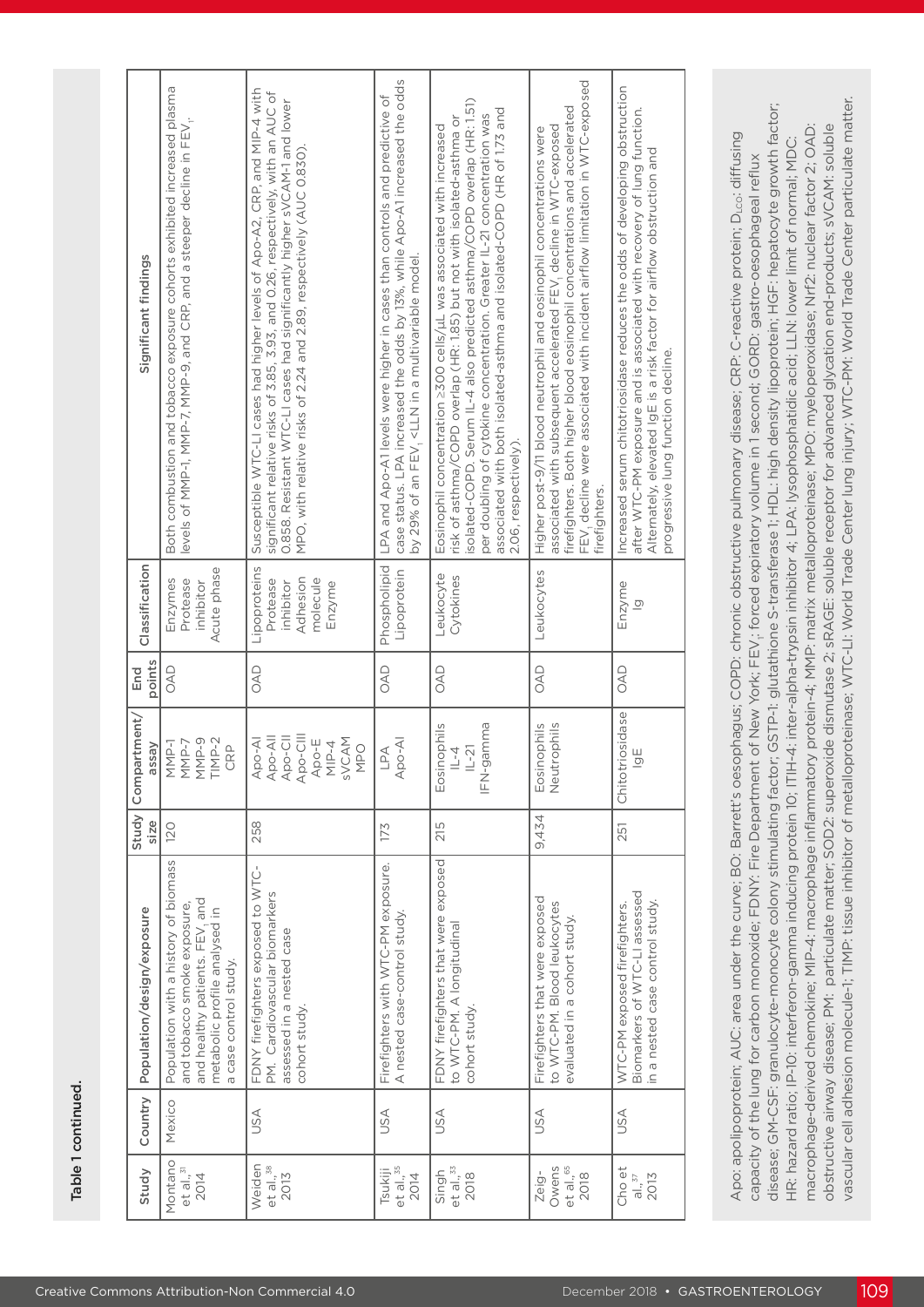Elevated levels of matrix-metalloproteinase (MMP)-2 and tissue inhibitor of MMP-1, were associated with increased resistance to WTC-LI.30 MMP-3 and MMP-12 were also found to exert a protective effect from developing WTC-LI in a cohort of FDNY firefighters.<sup>36</sup>

In a 2009 study,<sup>24</sup> PM exposure was associated with a 23.9% and 3.9% increase of C-reactive protein and fibrinogen, respectively, in a cohort of individuals from highly industrialised areas in Germany. In a 2013 study,<sup>25</sup> high PM exposure was not only associated with increased reporting of obstructive airway symptoms relative to low PM exposure but also was strongly associated with higher sputum IL-6 concentrations. In a cohort of 251 COPD patients, C-reactive protein, hepatocyte growth factor, and fibrinogen were strongly associated with nitrate dioxide exposure in a 2014 study conducted in Spain.26 Genomic biomarkers have also been used to establish incidence of exposure. Glutathione S-transferase 1, superoxide dismutase 2, and nuclear factor 2 were associated with a slight risk for hospitalisation due to COPD and asthma exacerbation secondary to PM exposure.<sup>27</sup>

Decreased levels of inter-alpha-trypsin inhibitor-4 have been associated with PM exposure in a cohort of PM-exposed subjects in Taiwan.29 Specifically, levels of inter-alpha-trypsin inhibitor-4 were significantly lower in patients with OAD than healthy subjects regardless of their smoking status, up to 3-years post exposure. Increased levels of MMP-1, 7, 9, and tissue inhibitor of MMP-1 were seen in a cohort of COPD patients with biomass exposure and were associated with a significantly lower FEV. relative to the controls and those with COPD secondary to tobacco smoke exposure.<sup>31</sup>

# Biomarkers of Gastro-Oesophageal Reflux Disease

As with studies of OAD patients, serum biomarkers were also used to establish incidence of GORD secondary to PM exposure. In a 15-year longitudinal study published in 2018,<sup>64</sup> biomarkers were identified in a sub-cohort of WTC-PM-exposed FDNY firefighters. A sample of 265 FDNY rescue workers exhibited elevated levels of three serum biomarkers; TNF-α, C-peptide, and MMP-9 were found to

be significant predictors of developing GORD secondary to PM exposure.

Expressions of claudin-1 and 2, zonula occludens-1, and filaggrin were found to be changed in those with GORD, as discussed in a 2016 systematic review.<sup>66</sup> The same review demonstrated that not only was proteinaseactivated receptor-2 (PAR-2) overexpressed in GORD patients but PAR-2 also contributes to the pathogenesis of GORD in the context of visceral hypersensitivity.<sup>65</sup> It has been argued that the activation of PAR-2 gives rise to the release of IL-8, causing inflammatory changes and subsequent GORD.<sup>67</sup>

## Biomarkers of Barrett's Oesophagus

The use of metabolite profiles in patients with BO, a complication of GORD, has been studied. It was shown that creatinine and homocysteine were shown to be differentially expressed in patients with BO relative to those who had GORD; however, the multivariate model was associated with a lower receiver operator characteristic area under the curve.<sup>68</sup> Urinary metabolomics also revealed differences between healthy patients and those with BO. Eight metabolites were shown to have significantly different urinary concentrations between the BO and healthy patients, with sucrose and cis-aconitate showing the most significant differences among the two groups in regard to fold changes.<sup>69</sup> In WTC-PM-exposed firefighters, TNF-α, IFN-γ, induced protein-10, IL-6, and insulin, when elevated, were strongly associated with BO.64 Further research is needed to continue to characterise the biomarker profile of GORD.

### FURTHER NEED FOR RESEARCH

Although there are studies that demonstrate work-related risk factors of GORD,<sup>70,71</sup> the environment's role in GORD pathogenesis has been a neglected topic and PM-induced GORD is poorly understood. Conducting further studies on the prevalence of GORD in subjects who have been exposed to high PM concentrations or are in highly polluted areas can widen the evidence that environmental exposure is an independent risk factor for GORD.

The authors' lab is currently studying the effect of dietary intervention on WTC-PM-exposed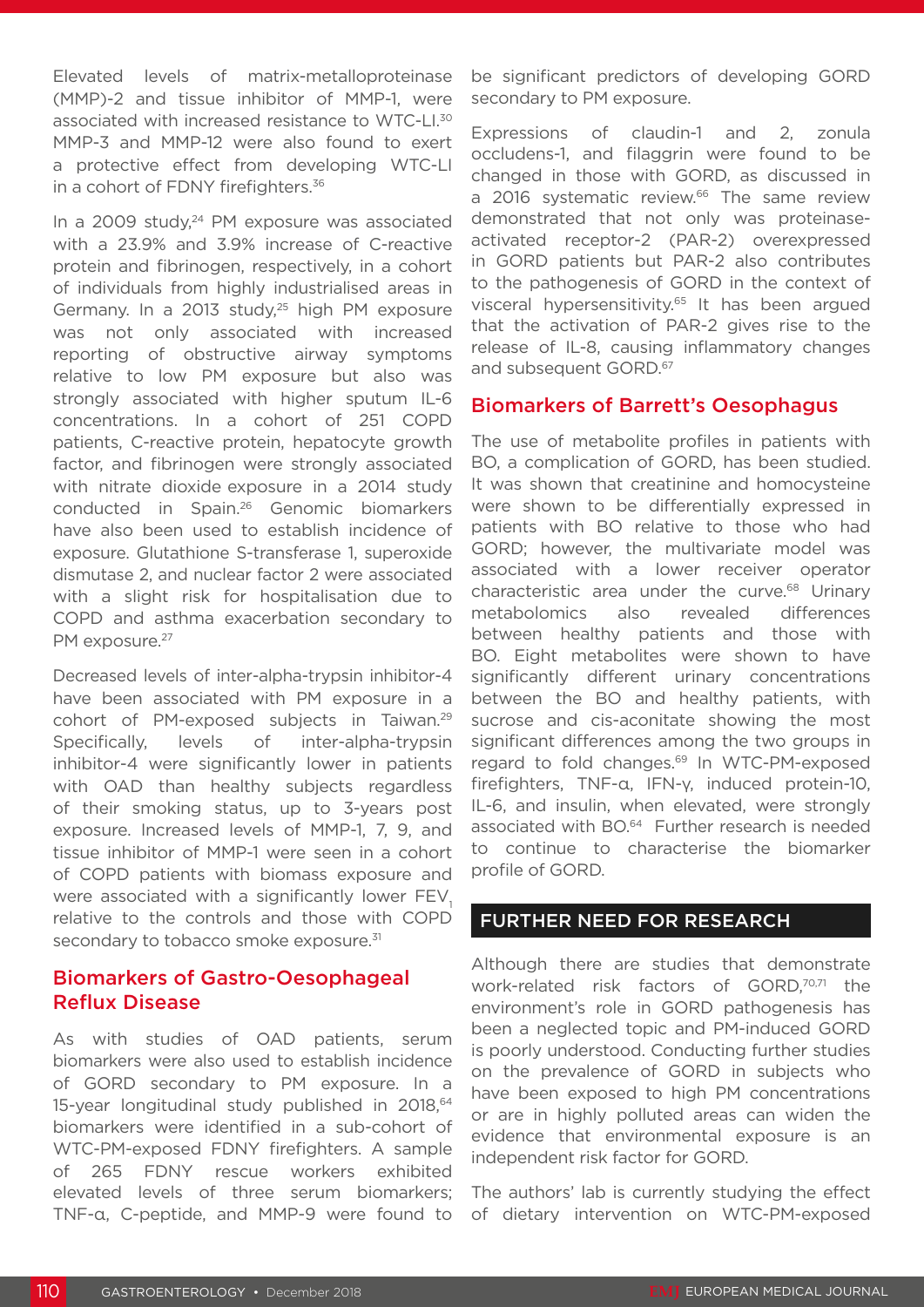FDNY firefighters to determine its potential therapeutic effect on parameters such as  $FEV<sub>1</sub>$ , fractional exhaled nitric oxide, and the metabolomic profile of those affected with WTC-associated lung disease, and whether these interventions can reduce the incidence of these conditions.

# **CONCLUSION**

NCCP remains a highly prevalent complaint. With its financial cost, NCCP is an individual and societal burden. Despite the commonality and multifactorial nature of NCCP, the underlying mechanism of NCCP in the setting of PM exposure remains unexplained. The environment's role in the development of GORD and OAD is a dynamic topic that requires further research. Establishing a pathophysiologic basis of environmental exposure-associated NCCP may facilitate treatment and prevention.

#### References

- 1. Niska R et al. National hospital ambulatory medical care survey: 2007 emergency department summary. Natl Health Stat Report. 2010;(26):1-31.
- 2. Dumville JC et al. Non-cardiac chest pain: A retrospective cohort study of patients who attended a rapid access chest pain clinic. Fam Pract. 2007;24(2):152-7.
- 3. Eslick GD et al. Non-cardiac chest pain: Prevalence, risk factors, impact and consulting—A population-based study. Aliment Pharmacol Ther. 2003;17(9):1115-24.
- 4. Chambers JB et al. The head says yes but the heart says no: What is non-cardiac chest pain and how is it managed? Heart. 2015;101(15):1240-9.
- 5. Ford AC et al. Meta-analysis: The epidemiology of noncardiac chest pain in the community. Aliment Pharmacol Ther. 2011;34(2):172-80.
- 6. Maradey-Romero C, Fass R. New therapies for non-cardiac chest pain. Curr Gastroenterol Rep. 2014;16(6):390.
- 7. Safdar B et al. Chest pain syndromes are associated with high rates of recidivism and costs in young United States veterans. BMC Fam Pract. 2015;16:88.
- Mourad G et al. Societal costs of non-cardiac chest pain compared with ischemic heart disease--A longitudinal study. BMC Health Serv Res. 2013;13:403.
- 9. Frieling T. Non-cardiac chest pain. Visc Med. 2018;34(2):92-6.
- 10. Esler JL, Bock BC. Psychological treatments for noncardiac chest pain: Recommendations for a new approach. J Psychosom Res. 2004;56(3):263-9.
- 11. Fass R, Achem SR. Noncardiac chest pain: Epidemiology, natural course and pathogenesis. J Neurogastroenterol Motil. 2011;17(2):110-23.
- 12. Kumar A, Cannon CP. Acute coronary syndromes: Diagnosis and management, part I. Mayo Clin Proc. 2009;84(10):917-38.
- 13. Mousavi S et al. Role of clinical presentation in diagnosing reflux-related non-cardiac chest pain. J Gastroenterol Hepatol. 2007;22(2):218-21.
- 14. Lee AL et al. Chronic pain in people with chronic obstructive pulmonary disease: prevalence, clinical and psychological implications. Chronic Obstr Pulm Dis. 2017;4(3):194-203.
- 15. Smeijers L et al. The independent association of anxiety with noncardiac chest pain. Psychol Health. 2014;29(3):253-63.
- 16. Liu X et al. The effect of World Trade Center exposure on the timing of diagnoses of obstructive airway disease, chronic rhinosinusitis, and gastroesophageal reflux disease. Front Public Health. 2017;5:2.
- 17. Li J et al. Gastroesophageal reflux symptoms and comorbid asthma and posttraumatic stress disorder following the 9/11 terrorist attacks on World Trade Center in New York City. Am J Gastroenterol. 2011;106(11): 1933-41.
- 18. Karbasi A et al. Frequency distribution of gastro esophageal reflux disease in inhalation injury: A historical cohort study. J Res Med Sci. 2015;20(7):636-9.
- 19. Liu S et al. Association between exposure to ambient particulate matter and chronic obstructive pulmonary disease: Results from a cross-sectional study in China. Thorax. 2017;72(9):788-95.
- 20. Lytras T et al. Occupational exposures and 20-year incidence of COPD: The European Community Respiratory Health Survey. Thorax. 2018;73(11):1008-15.
- 21. Webber MP et al. Trends in respiratory symptoms of firefighters

exposed to the World Trade Center disaster: 2001-2005. Environ Health Perspect. 2009;117(6):975-80.

- 22. Caraher EJ et al. Receptor for advanced glycation end-products and World Trade Center particulate induced lung function loss: A casecohort study and murine model of acute particulate exposure. PloS One. 2017;12(9):e0184331.
- 23. Nolan A et al. Inflammatory biomarkers predict airflow obstruction after exposure to World Trade Center dust. Chest. 2012;142(2):412-8.
- 24. Hoffmann B et al. Chronic residential exposure to particulate matter air pollution and systemic inflammatory markers. Environ Health Perspect. 2009;117(8):1302-8.
- 25. Nazariah SS et al. Interleukin-6 via sputum induction as biomarker of inflammation for indoor particulate matter among primary school children in Klang Valley, Malaysia. Glob J Health Sci. 2013;5(4):93-105.
- 26. Dadvand P et al. Air pollution and biomarkers of systemic inflammation and tissue repair in COPD patients. Eur Respir J. 2014;44(3):603-13.
- 27. Canova C et al. PM10-induced hospital admissions for asthma and chronic obstructive pulmonary disease: The modifying effect of individual characteristics. Epidemiology. 2012;23(4):607-15.
- 28. Weiden MD et al. Biomarkers of World Trade Center particulate matter exposure: Physiology of distal airway and blood biomarkers that predict FEV1 decline. Semin Respir Crit Care Med. 2015;36(3):323-33.
- 29. Lee KY et al. Inter-alpha-trypsin inhibitor heavy chain 4: A novel biomarker for environmental exposure to particulate air pollution in patients with chronic obstructive pulmonary disease. Int J Chron Obstruct Pulmon Dis. 2015;10:831-41.